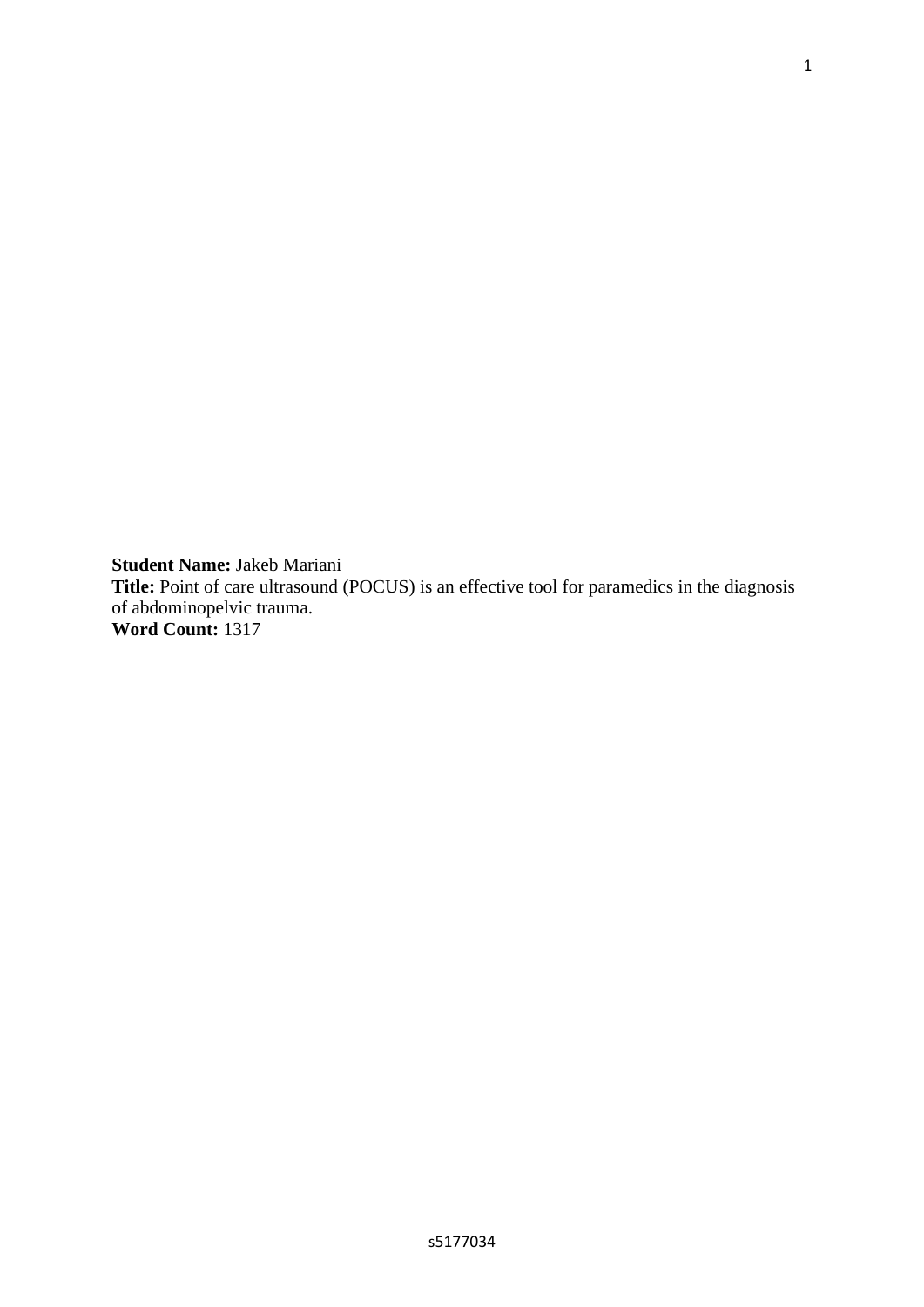**Title:** Point of care ultrasound (POCUS) is an effective tool for paramedics in the diagnosis of abdominopelvic trauma.

## **Clinical Scenario**

A paramedic is called to a conscious patient involved in a motorcycle crash where they sustained injury to their abdominal and pelvic regions. The top differential diagnoses for the patient is abdominal contusion, perforated bowel and haemoperitoneum.

### **PICO (Population-Intervention-Comparison-Outcome) Question**

For prehospital trauma patients, is POCUS effective in diagnosing abdominopelvic trauma.

#### **Search Strategy**

(POCUS OR Ultrasound) AND (Paramedic\* OR Prehospital OR pre-hospital OR Ambulance OR "out of hospital" OR EMS OR "emergency medical service") AND (abdominopelvic OR abdomen OR abdominal OR pelvic OR pelvis) limit to (English language AND year="1st January 2011 – 18th September 2021").



## **Relevance and Rationale of the Question**

Due to the number of different organs and structures located in the abdominopelvic compartment, it is difficult to diagnose specific organ injury in the setting of trauma. This if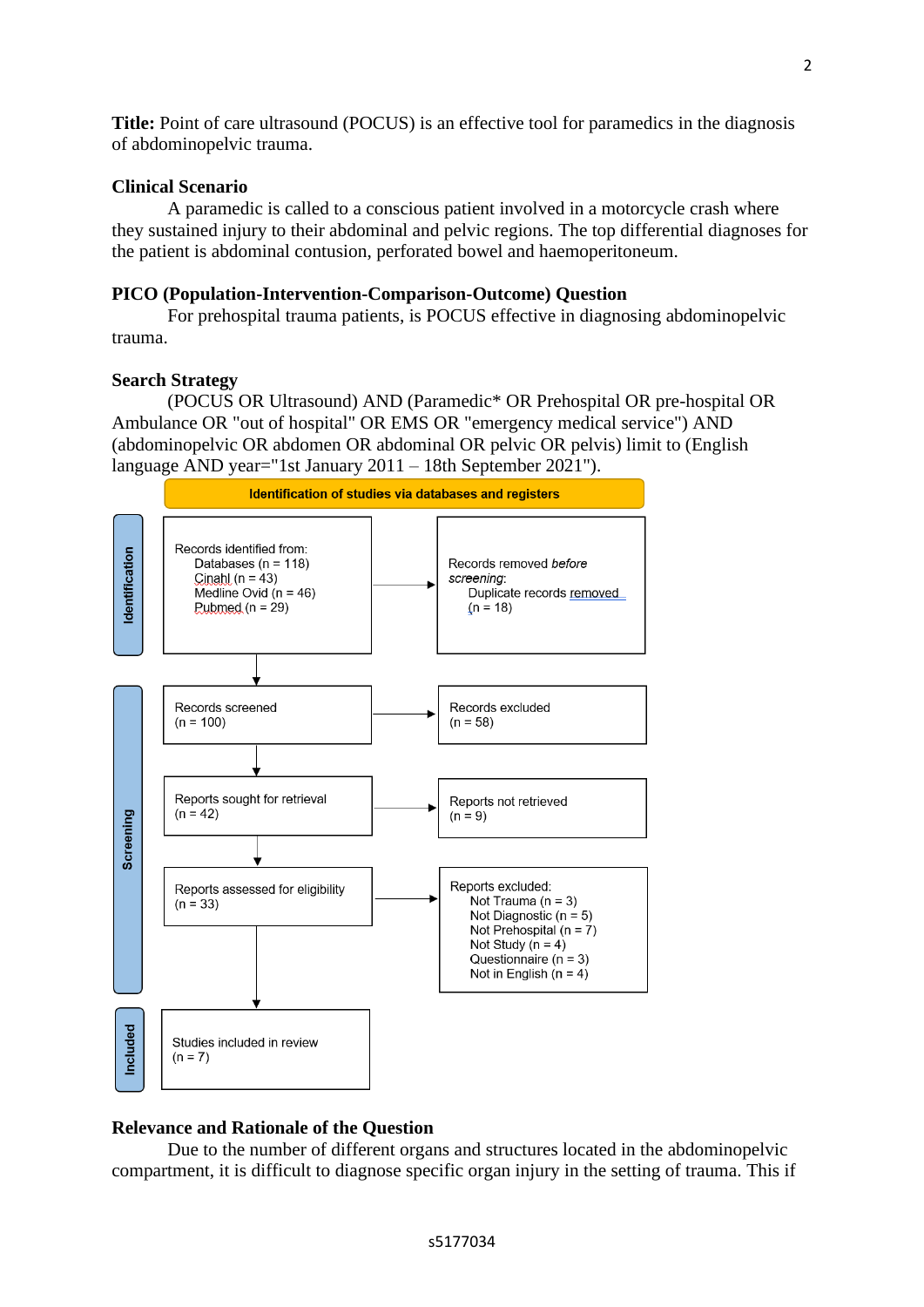further compounded by the fact that paramedics are limited in their option for patient diagnostic imaging. Ultrasound has been found to be a simple, portable, and inexpensive method of generating images of diagnostic quality for internal abdominopelvic injury. The PICO question is important to examine as POCUS is underutilised in the prehospital setting, **Relevant Papers**

| <b>Author</b> and<br>Year         | <b>Study</b><br><b>Design</b><br>(LOE)                    | <b>Population:</b><br>Sample and<br><b>Characteristics</b>                                                           | Aim                                                                                                                            | <b>Results</b>                                                                                                                                                                                                                                                                                                                                                                                                                                                       | <b>Strengths and</b><br><b>Limitations</b>                                                                                                                                                                      |
|-----------------------------------|-----------------------------------------------------------|----------------------------------------------------------------------------------------------------------------------|--------------------------------------------------------------------------------------------------------------------------------|----------------------------------------------------------------------------------------------------------------------------------------------------------------------------------------------------------------------------------------------------------------------------------------------------------------------------------------------------------------------------------------------------------------------------------------------------------------------|-----------------------------------------------------------------------------------------------------------------------------------------------------------------------------------------------------------------|
| O'Dochartaigh<br>& Douma,<br>2015 | Systematic<br>Review<br>LOE <sub>2</sub>                  | Eight studies<br>from 2006 to<br>2013 were<br>identified.                                                            | To review<br>evidence that<br>examines<br>whether PHUS<br>of the<br>thorax/abdomen<br>changes trauma<br>patient<br>management. | The review<br>identified that<br>PHUS changes<br>trauma patient<br>management<br>through<br>improvement in<br>prehospital<br>diagnosis and<br>treatment, choice of<br>referral hospital<br>and receiving<br>hospital response.<br>Identifying internal<br>injury is a<br>challenge in<br>prehospital care.<br>PHUS is especially<br>effective when<br>physical exam in<br>indeterminate.<br>It is important that<br>PHUS does not<br>interfere with<br>patient care. | <b>Strengths</b><br>Systematic<br>review of<br>eight studies.<br>Limitations<br>Low quality<br>of evidence.<br>Low number<br>of patients in<br>studies.<br>No control<br>group.                                 |
| Press et al,<br>2014              | Prospective<br>observational<br>study<br>LOE <sub>2</sub> | 293 trauma<br>patients aged 18<br>years and older.<br>No other details<br>on patient<br>condition where<br>provided. | To determine<br>the accuracy of<br>PHUS for<br>trauma patients<br>by HEMS.                                                     | 32% of assessment<br>images interpreted<br>as indeterminate<br><b>HEMS PHUS was</b><br>more sensitive for<br>haemoperitoneum<br>requiring operation<br>than<br>haemoperitoneum<br>alone.<br>Positive<br>interpretations were<br>correct in 52.7%<br>cases.                                                                                                                                                                                                           | Strengths<br>Included<br>details on<br>patients<br>requiring<br>imagery and<br>surgery to<br>determine<br>trauma.<br>Limitations<br>Single<br>$\overline{\phantom{0}}$<br>institution<br>with one<br>HEMS crew. |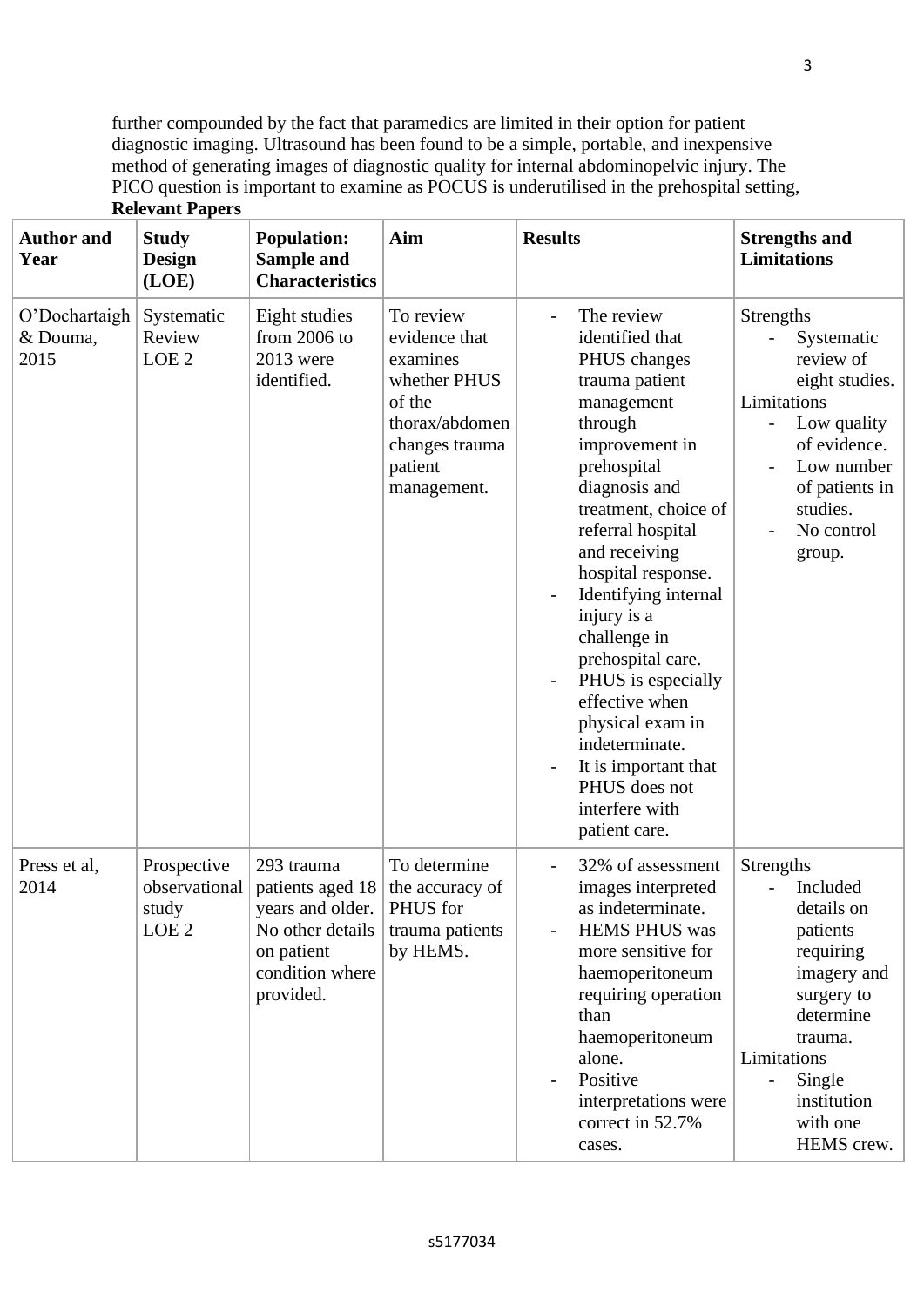|                              |                                                            |                                                                                         |                                                                                                                          | Low sensitivity,<br>-<br>high specificity.<br>PHUS was more<br>effective than<br>auscultation in<br>helicopters, where<br>noise is a factor.                                                                                                                                                                                                                                                                      | Study design<br>limited<br>sample size.                                                                                                                                                                                                                                                                                                                  |
|------------------------------|------------------------------------------------------------|-----------------------------------------------------------------------------------------|--------------------------------------------------------------------------------------------------------------------------|-------------------------------------------------------------------------------------------------------------------------------------------------------------------------------------------------------------------------------------------------------------------------------------------------------------------------------------------------------------------------------------------------------------------|----------------------------------------------------------------------------------------------------------------------------------------------------------------------------------------------------------------------------------------------------------------------------------------------------------------------------------------------------------|
| Snaith et al,<br>2011        | Experimental<br>repeatability<br>study<br>LOE <sub>3</sub> | 36 FAST<br>examinations<br>performed by 4<br>physicians on 2<br>healthy<br>individuals. | To compare<br>PHUS to ED<br>ultrasound<br>examination to<br>determine the<br>feasibility of<br>PHUS.                     | Ultrasound<br>-<br>examinations can<br>be performed in<br>moving land<br>ambulances to a<br>standard consistent<br>with EDs.<br>Examinations in<br>moving ambulance<br>take longer than<br>stationary vehicle.<br>Environment has<br>$\overline{\phantom{0}}$<br>little effect on<br>ultrasound imaging.<br><b>Ultrasound</b> is<br>$\overline{\phantom{0}}$<br>dynamic, requiring<br>constant re-<br>evaluation. | <b>Strengths</b><br>Compares<br>PHUS to<br>examinations<br>completed in<br>ED <sub>s</sub> .<br>Compares<br>different<br>environment<br>in which<br>EMS work.<br>Limitations<br>Examination<br>conducted by<br>emergency<br>physicians<br>and<br>sonographers<br>rather than<br>paramedics.<br>Small sample<br>size and only<br>two healthy<br>patients. |
| van der Weide<br>et al, 2019 | Systematic<br>Review<br>LOE                                | Nine studies<br>from $2001$ to<br><b>2018</b> were<br>identified.                       | To evaluate<br>current<br>evidence<br>regarding<br>accuracy and<br>effect of PHUS<br>on trauma<br>patient<br>management. | PHUS led to a<br>$\overline{a}$<br>change in<br>management in five<br>out of nine studies,<br>in which alteration<br>of management was<br>prohibited in three<br>articles.<br>Accuracy was<br>$\qquad \qquad -$<br>considered to be<br>adequate in eight<br>studies.<br>PHUS examination<br>$\overline{\phantom{0}}$<br>is more difficult<br>than examination in<br><b>EDs</b>                                    | Strengths<br>Thorough<br>search<br>strategy.<br>Limitations<br>Different<br>patient<br>populations<br>between the<br>studies.                                                                                                                                                                                                                            |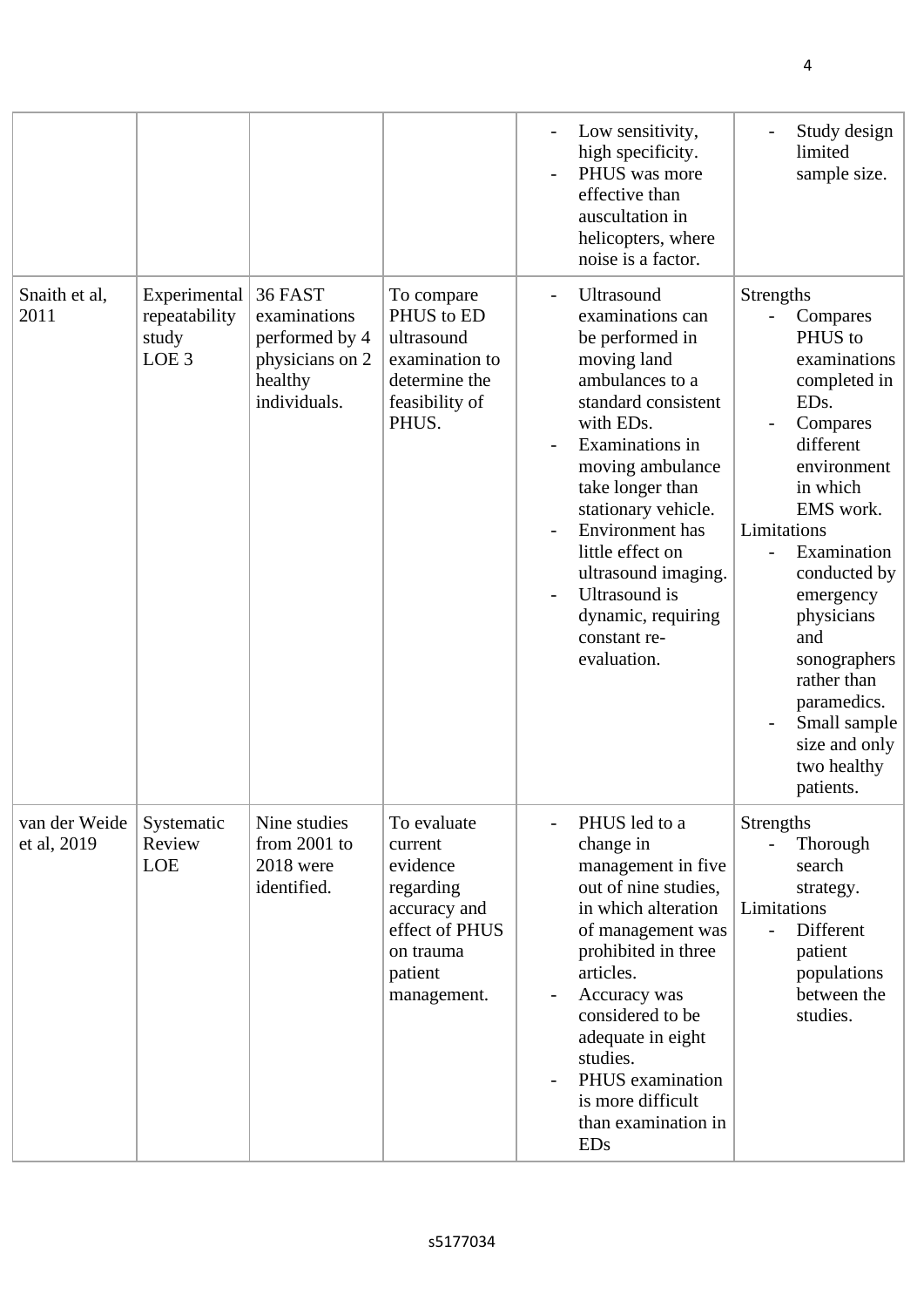|                         |                                                                                 |                                                                                                                                                                                             |                                                                                                                             | Obesity<br>$\overline{\phantom{0}}$<br>complicates<br>imaging<br>Ability depends on<br>skill and<br>experience,<br>complicating study<br>Time taken<br>performing PHUS<br>can hinder<br>treatment.                                                                   |                                                                                                                                                                                                                                                    |
|-------------------------|---------------------------------------------------------------------------------|---------------------------------------------------------------------------------------------------------------------------------------------------------------------------------------------|-----------------------------------------------------------------------------------------------------------------------------|----------------------------------------------------------------------------------------------------------------------------------------------------------------------------------------------------------------------------------------------------------------------|----------------------------------------------------------------------------------------------------------------------------------------------------------------------------------------------------------------------------------------------------|
| West et al,<br>2014     | Single-<br>blinded RCT<br>LOE 1                                                 | 90<br>examinations<br>conducted by<br>nine<br>Paramedics on<br>10 randomised<br>simulated<br>patients.                                                                                      | To determine<br>the<br>effectiveness of<br>PHUS in triage<br>of trauma MCIs<br>patients by<br>paramedics.                   | Paramedics had<br>difficulty<br>performing FAST<br>examinations with<br>a high degree of<br>accuracy.<br>Paramedics were<br>more likely to<br>interpret<br>examination as<br>positive.<br>Recently taught<br>paramedics may<br>quickly lose ability<br>if untrained. | Strengths<br>Single-<br>blinded RCT<br>Limitations<br>Study<br>patients and<br>environment<br>was<br>simulated.<br>Small sample<br>size                                                                                                            |
| Waterman et<br>al, 2020 | Prospective<br>observational<br>double-<br>blinded<br>study<br>LOE <sub>2</sub> | Ultrasound<br>examination of<br>5 healthy<br>volunteers by<br>14 critical care<br>paramedics<br>with at least<br>one year of<br>experience<br>compared with<br>four emergency<br>physicians | To determine<br>whether<br>paramedics can<br>generate<br>adequate<br>POCUS images<br>compared to<br>emergency<br>physicians | Paramedics were<br>not able to<br>interpretable<br>images at the same<br>frequency as<br>emergency<br>physicians.<br>Paramedics had a<br>61% usable image<br>rate, which is<br>promising for<br>further study.                                                       | Strengths<br>Compares<br>paramedics<br>ability to<br>generate<br>images<br>compared to<br>emergency<br>physicians<br>Limitations<br>Small sample<br>size.<br>Healthy<br>patients.<br>Not in time<br>sensitive<br>situation/<br>trauma<br>scenario. |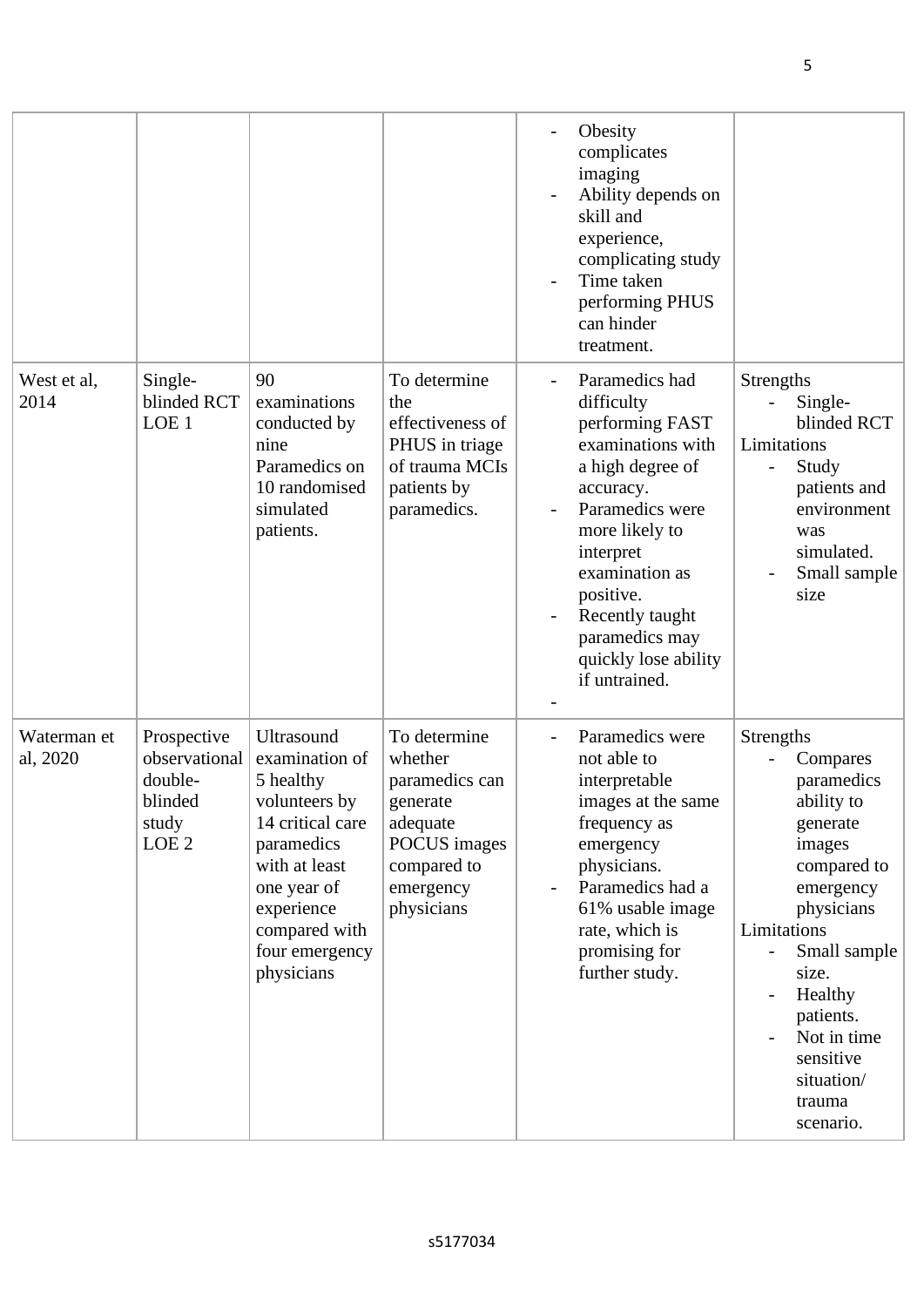| Waterman,<br>Tien et al,<br>2020 | Prospective<br>observational<br>study<br>LOE <sub>2</sub> | 14 critical care<br>paramedics and<br>four emergency<br>physicians | To determine<br>whether<br>paramedics can<br>interpret FAST<br>images as well<br>as emergency<br>physicians | CCPs were able to<br>use ultrasound to<br>detect free fluid in<br>simulated<br>mannequin models<br>and interpret FAST<br>exams with a<br>similar accuracy to<br>emergency<br>physicians. | Strengths<br>Compared<br>both<br>paramedic<br>examination<br>and<br>interpretation<br>of ultrasound<br>with<br>emergency<br>physicians<br>Limitations<br>Simulated<br>environment<br>and<br>mannequin<br>patients.<br>Small sample<br>size. |
|----------------------------------|-----------------------------------------------------------|--------------------------------------------------------------------|-------------------------------------------------------------------------------------------------------------|------------------------------------------------------------------------------------------------------------------------------------------------------------------------------------------|---------------------------------------------------------------------------------------------------------------------------------------------------------------------------------------------------------------------------------------------|

Abbreviations: CCP; Critical care paramedic, ED; Emergency department, EMS; Emergency medical services, FAST; Focused assessment with sonography for trauma, HEMS; Helicopter emergency medical services, LOE; Level of evidence, MCI; Masscasualty incident PHUS; Prehospital ultrasound, POCUS; Point of care ultrasound, RCT; Randomised control trial.

# **Comments**

POCUS has been a common topic of study over the last 10 years, though few largescale, high-quality studies exist on its application in trauma by paramedics. Most studies where experimental and performed in a controlled or simulated environment, often with healthy volunteers as 'patients'. Most studies found that paramedics were capable of generating interpretable ultrasound imagery at a rate of around 50%. Waterman, Tien et al found that critical care paramedics were comparable to emergency physicians in their ability to interpret ultrasound examinations and diagnoses haemoperitoneum (2020). All studies showed that POCUS was effective for paramedics in diagnosing abdominopelvic trauma. The relevant studies identified that POCUS was effective in diagnosing free fluid in the peritoneum, but no studies identified if the source of the fluid could be found by ultrasound. To be able to identify which organ is injured will assist in diagnosis and treatment of the patient's condition. Several studies noted that POCUS may delay time for treatment. Further study should identify how the change in patient management as a result of ultrasound examination effects patient outcomes, such as 30-day mortality and hospital length of stay.

## **Consider**

Based on the relevant articles a change in practice is recommended. All paramedics should be trained to be able to use ultrasound for abdominopelvic imaging. An appropriate clinical practice procedure should be developed for the application of focused assessment with sonography for trauma (FAST) examination. This protocol should reduce time taken to generate essential images of diagnostic quality, and define specific regions for imaging. Further observational studies should be conducted comparing prehospital and in hospital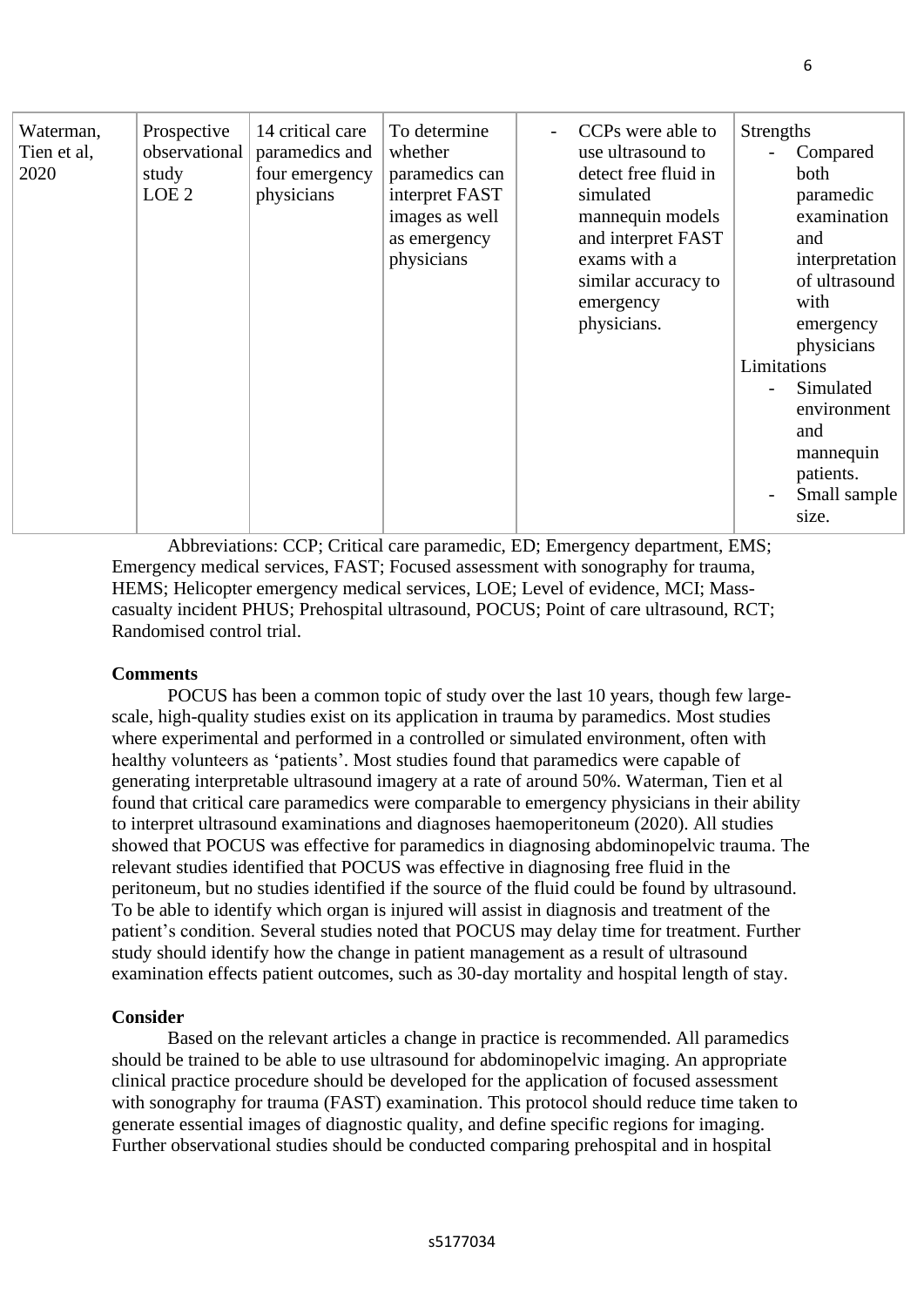diagnosis, before and after ultrasound examination, along with changes in patient outcome as a result of change of treatment after examination.

# **Clinical Bottom Line**

Point of care ultrasound performed by paramedics has been shown in several studies to be effective in diagnosing abdominopelvic trauma, though not as accurate as sonography performed by hospital physicians. In the future, all paramedics should be trained to use ultrasound in accordance with service protocol in order to further study its impact on trauma diagnosis.